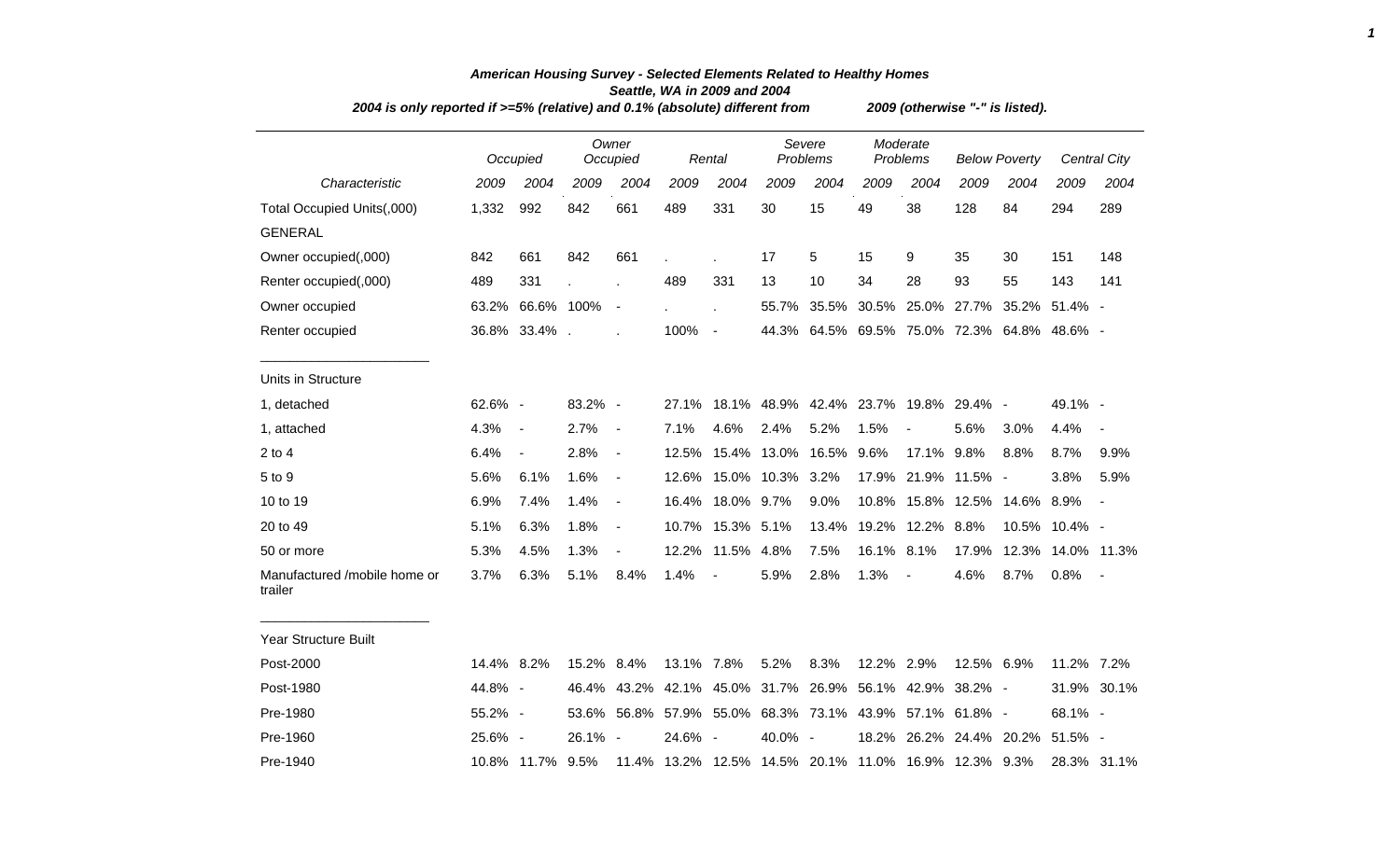|                                                        |       | Occupied                 |         | Owner<br>Occupied        |            | Rental                   |                | Severe<br>Problems                  | Moderate<br>Problems |                  | <b>Below Poverty</b> |                          |         | Central City             |
|--------------------------------------------------------|-------|--------------------------|---------|--------------------------|------------|--------------------------|----------------|-------------------------------------|----------------------|------------------|----------------------|--------------------------|---------|--------------------------|
| Characteristic                                         | 2009  | 2004                     | 2009    | 2004                     | 2009       | 2004                     | 2009           | 2004                                | 2009                 | 2004             | 2009                 | 2004                     | 2009    | 2004                     |
| Foundation (for 1-unit not<br>manufactured)            |       |                          |         |                          |            |                          |                |                                     |                      |                  |                      |                          |         |                          |
| 1-Unit not manufactured(,000)                          | 891   | 625                      | 724     | 550                      | 167        | 75                       | 15             | $\overline{7}$                      | 12                   | 8                | 45                   | 28                       | 157     | 151                      |
| With a basement under all of<br>house                  | 17.0% | 24.2%                    | 17.0%   | 24.3%                    | 16.9%      | 23.7%                    | 9.3%           | 37.0%                               | 33.5%                | 46.4%            | 14.2%                | 19.2%                    | 46.6%   | 51.4%                    |
| With a basement under part of<br>house                 | 9.4%  | $\overline{\phantom{a}}$ | 10.0% - |                          | 7.0%       |                          |                | 11.4% 13.7% 11.5% < 0.1% 13.2% 4.8% |                      |                  |                      | 9.6%                     |         | 16.2% 17.1%              |
| With a crawl space                                     | 53.3% | 48.5%                    | 55.8%   | 51.2%                    |            | 42.6% 28.6%              |                | 48.1% 32.8%                         | 42.9%                | 23.7%            |                      | 49.8% 42.1%              | 18.2% - |                          |
| On a concrete slab                                     | 18.4% | 15.4%                    | 15.4%   | 13.1%                    | $31.7\%$ - |                          | 29.0%          | 15.5%                               | 23.5%                | 16.7%            | 27.6% -              |                          | 17.2%   | 12.1%                    |
| In some other way                                      | 1.8%  |                          | 1.8%    |                          | 1.8%       | $\overline{\phantom{a}}$ | $< 0.1\%$ 3.2% |                                     | $< 0.1\%$ -          |                  | 3.6%                 | $\overline{\phantom{a}}$ | 1.8%    | $\overline{\phantom{a}}$ |
|                                                        |       |                          |         |                          |            |                          |                |                                     |                      |                  |                      |                          |         |                          |
|                                                        |       |                          |         |                          |            |                          |                |                                     |                      |                  |                      |                          |         |                          |
| <b>EXTERIOR</b>                                        |       |                          |         |                          |            |                          |                |                                     |                      |                  |                      |                          |         |                          |
| <b>External Building Conditions (non</b><br>multiunit) |       |                          |         |                          |            |                          |                |                                     |                      |                  |                      |                          |         |                          |
| Sagging roof                                           | 2.4%  |                          | 2.3%    |                          | 3.2%       |                          | 4.1%           | 9.2%                                |                      | 23.2% 20.2% 2.7% |                      |                          | 2.3%    |                          |
| Missing roofing material                               | 7.5%  | 4.0%                     | 7.5%    | 4.1%                     | 7.5%       | 3.0%                     | 27.6% 3.7%     |                                     | 23.2% 8.7%           |                  | 10.0% 3.6%           |                          | 7.6%    | 3.5%                     |
| Hole in roof                                           | 1.2%  | $\overline{\phantom{a}}$ | 1.1%    | $\overline{a}$           | 2.0%       | $\overline{\phantom{a}}$ | 3.9%           | $\overline{\phantom{a}}$            | 17.4% 5.6%           |                  | 2.6%                 |                          | 2.3%    | $\overline{\phantom{a}}$ |
| Missing bricks, siding, other<br>outside wall material | 2.1%  | $\overline{\phantom{a}}$ | 2.0%    | $\blacksquare$           | 2.4%       | $\blacksquare$           | $< 0.1\%$ 3.2% |                                     | 22.5%                | 14.5%            | 5.8%                 | 2.5%                     | 3.7%    | $\overline{\phantom{a}}$ |
| Sloping outside walls                                  | 0.7%  | $\overline{\phantom{a}}$ | 0.7%    | $\blacksquare$           | 0.8%       | $\overline{\phantom{a}}$ | $< 0.1\%$ -    |                                     | 6.1%                 | 13.9%            | 3.0%                 | $\overline{\phantom{0}}$ | 0.5%    |                          |
| Boarded up windows                                     | 1.1%  | $\overline{\phantom{a}}$ | 1.2%    | $\overline{\phantom{a}}$ | 0.8%       | $\overline{\phantom{a}}$ | 4.0%           | 5.6%                                | 11.9%                | 3.0%             | 4.4%                 | $\overline{\phantom{0}}$ | 2.6%    | $\overline{\phantom{a}}$ |
| <b>Broken windows</b>                                  | 2.8%  | 6.0%                     | 2.2%    | 5.5%                     | 5.4%       | 9.7%                     | 7.9%           | 11.9%                               | 17.4%                | 36.3%            | 6.9%                 | 8.0%                     | 3.6%    | 7.8%                     |

Bars on windows 2.7% - 2.4% - 4.2% - 4.5% - <0.1% - 3.0% - 9.9% 8.0% Foundation crumbling or has open 2.3% -2.3% - 2.2% - 2.6% - <0.1% 3.2% 17.8% 12.3% 1.5% - 4.2% -

crack or hole

None of the above 81.9% - 83.0% - 76.8% - 56.1% 76.8% 51.4% 47.5% 73.4% - 72.9% -None of the above(excluding bars) 83.8% - 84.5% - 80.5% - 60.6% 80.7% 51.4% 47.5% 74.9% - 79.4% - *2*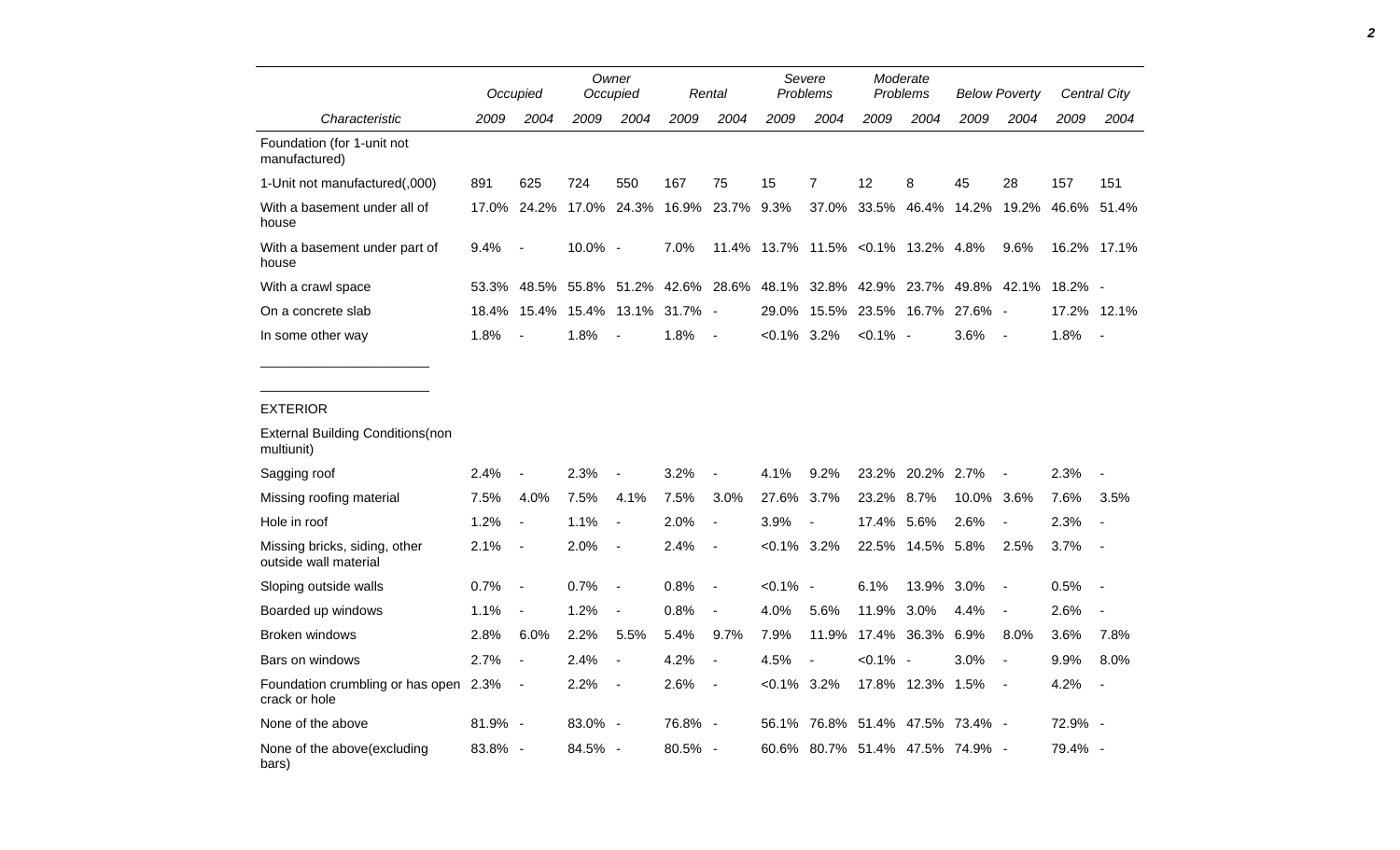|                                         |      | Occupied                 |      | Owner<br>Occupied        |      | Rental                   |                | Severe<br>Problems       |               | Moderate<br>Problems |                | <b>Below Poverty</b>     |      | Central City             |
|-----------------------------------------|------|--------------------------|------|--------------------------|------|--------------------------|----------------|--------------------------|---------------|----------------------|----------------|--------------------------|------|--------------------------|
| Characteristic                          | 2009 | 2004                     | 2009 | 2004                     | 2009 | 2004                     | 2009           | 2004                     | 2009          | 2004                 | 2009           | 2004                     | 2009 | 2004                     |
| Water Leakage During Last 12<br>Months  |      |                          |      |                          |      |                          |                |                          |               |                      |                |                          |      |                          |
| With leakage from outside<br>structure  | 6.7% | 8.7%                     | 7.0% | 9.4%                     | 6.3% | 7.3%                     | 4.4%           | 6.6%                     |               | 17.7% 22.8% 6.9%     |                | 5.4%                     | 9.2% | 10.2%                    |
| Roof                                    | 3.6% | $\overline{\phantom{a}}$ | 3.7% | $\blacksquare$           | 3.3% | $\blacksquare$           | 4.4%           | 5.1%                     | 6.6%          | 11.8%                | 5.2%           | 2.9%                     | 4.1% |                          |
| <b>Basement leak</b>                    | 1.2% | $\overline{\phantom{a}}$ | 1.5% | $\blacksquare$           | 0.6% | $\blacksquare$           | 2.3%           | $\overline{\phantom{a}}$ | $<0.1\%$ 6.9% |                      | $< 0.1\%$ -    |                          | 3.0% | 5.0%                     |
| Walls, closed windows, or doors<br>leak | 1.6% | $\overline{\phantom{a}}$ | 1.5% | $\overline{\phantom{a}}$ | 1.7% | $\overline{\phantom{a}}$ | 2.3%           | $\sim$                   | 11.2% 7.5%    |                      | 1.8%           | $\sim$                   | 2.9% | $\overline{\phantom{a}}$ |
| Other or Unknown exterior Leak          | 1.0% | $\sim$                   | 1.0% | $\blacksquare$           | 1.1% | $\blacksquare$           | $< 0.1\%$ 1.7% |                          | 3.4%          | $\overline{a}$       | $< 0.1\%$ 1.3% |                          | 1.0% | $\sim$                   |
| <b>INTERIOR</b>                         |      |                          |      |                          |      |                          |                |                          |               |                      |                |                          |      |                          |
| Damage                                  |      |                          |      |                          |      |                          |                |                          |               |                      |                |                          |      |                          |
| Holes in floors                         | 0.5% | $\overline{\phantom{a}}$ | 0.3% | $\overline{\phantom{a}}$ | 1.0% |                          | 4.8%           |                          | 7.2%          | 5.4%                 | 0.6%           | $\overline{\phantom{a}}$ | 1.7% |                          |
| Open cracks or holes                    | 4.8% | 5.6%                     | 4.2% | 5.2%                     | 5.8% | 6.3%                     | 11.6%          | 9.1%                     | 14.6%         | 23.4%                | 7.5%           | 3.9%                     | 6.1% | 7.9%                     |
| Broken plaster or peeling paint         | 1.7% | $\blacksquare$           | 1.1% | $\overline{\phantom{a}}$ | 2.8% |                          | 4.5%           | 9.8%                     |               | 14.2% 10.3% 3.0%     |                | $\overline{\phantom{a}}$ | 3.5% | $\overline{\phantom{a}}$ |
| Water Leakage During Last 12<br>Months  |      |                          |      |                          |      |                          |                |                          |               |                      |                |                          |      |                          |
| With leakage from inside structure 7.0% |      | 10.3% 5.8%               |      | 9.9%                     | 9.0% | 11.1% 9.3%               |                | 17.5%                    |               | 19.2% 24.3% 9.7%     |                | 8.1%                     | 7.8% | 11.1%                    |
| Fixtures backed up or overflowed        | 1.4% | $\overline{\phantom{a}}$ | 1.2% | $\overline{\phantom{a}}$ | 1.7% | $\overline{a}$           | $< 0.1\%$ 8.0% |                          | 8.4%          |                      | 2.5%           | $\blacksquare$           | 2.1% |                          |
| Pipes leaked                            | 2.8% | $\blacksquare$           | 2.5% | $\blacksquare$           | 3.5% | 5.1%                     | 7.1%           | 4.8%                     | 5.3%          | 13.4%                | 3.6%           | 5.3%                     | 2.5% | 5.3%                     |
| Broken water heater                     | 0.9% | $\overline{\phantom{a}}$ | 0.9% | $\blacksquare$           | 1.0% |                          | < 0.1%         | 2.9%                     | $< 0.1\%$     | 3.5%                 | 1.2%           | $\overline{\phantom{a}}$ | 1.4% |                          |
| Other or Unknown                        | 2.4% | $\overline{\phantom{a}}$ | 1.7% | $\blacksquare$           | 3.7% | $\blacksquare$           | 2.6%           | 6.1%                     | 9.8%          | 4.9%                 | 4.2%           | $\overline{\phantom{a}}$ | 2.4% |                          |

Rodents

Signs of rats in last 3 mon. 1.3% - 1.4% - 1.0% - 2.4% - 7.8% - 1.7% - 1.9% -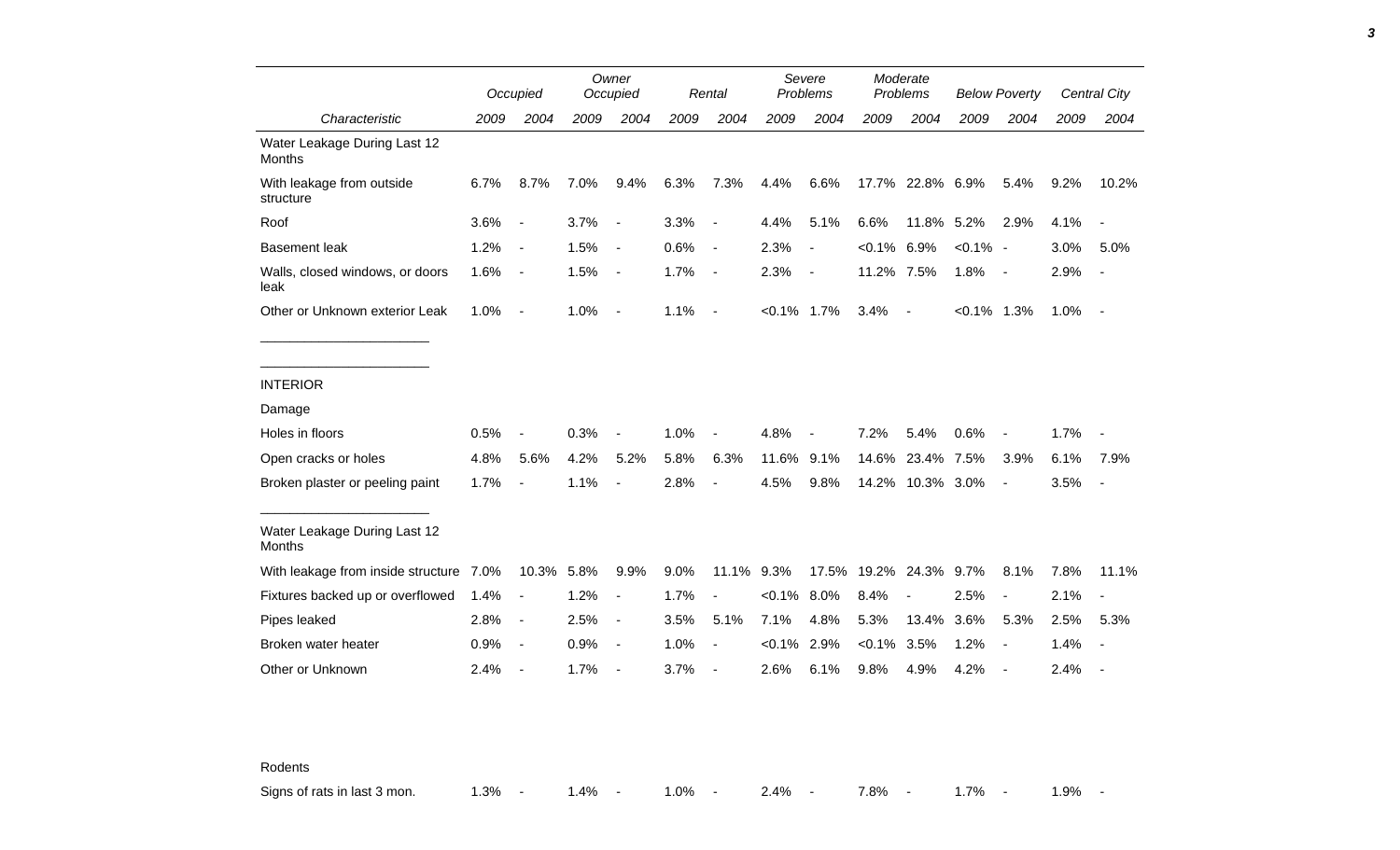|                                                           |             | Occupied                 |             | Owner<br>Occupied        |                | Rental                   | Severe<br>Problems |                          | Moderate<br>Problems |       | <b>Below Poverty</b> |                          |             | Central City             |
|-----------------------------------------------------------|-------------|--------------------------|-------------|--------------------------|----------------|--------------------------|--------------------|--------------------------|----------------------|-------|----------------------|--------------------------|-------------|--------------------------|
| Characteristic                                            | 2009        | 2004                     | 2009        | 2004                     | 2009           | 2004                     | 2009               | 2004                     | 2009                 | 2004  | 2009                 | 2004                     | 2009        | 2004                     |
| Signs of mice in last 3 mon.                              | 2.2%        | $\overline{\phantom{a}}$ | 2.4%        | $\blacksquare$           | 1.9%           | $\blacksquare$           | 4.9%               | $\overline{\phantom{a}}$ | 5.1%                 | 2.4%  | 1.7%                 | $\blacksquare$           | 2.1%        | $\sim$                   |
| Signs of rodents, not sure which<br>kind in last 3 mon.   | 0.5%        | $\overline{\phantom{a}}$ | 0.4%        | $\overline{\phantom{a}}$ | 0.6%           | $\overline{\phantom{a}}$ | $< 0.1\%$ -        |                          | 3.3%                 |       | 1.2%                 | $\overline{\phantom{a}}$ | 1.0%        | $\overline{\phantom{a}}$ |
| Electrical                                                |             |                          |             |                          |                |                          |                    |                          |                      |       |                      |                          |             |                          |
| No electrical wiring                                      | $< 0.1\%$ - |                          | $< 0.1\%$ - |                          | $< 0.1\%$ -    |                          | $< 0.1\%$ -        |                          | $< 0.1\%$ -          |       | $< 0.1\%$ -          |                          | $< 0.1\%$ - |                          |
| <b>Exposed wiring</b>                                     | 0.2%        | $\overline{\phantom{a}}$ | 0.4%        | $\overline{\phantom{a}}$ | $< 0.1\%$ 0.4% |                          | $< 0.1\%$ -        |                          | $< 0.1\%$ 0.6%       |       | $< 0.1\%$ 0.7%       |                          | 0.3%        |                          |
| Rooms without electric outlets                            | 0.6%        | $\overline{\phantom{a}}$ | 0.5%        |                          | 0.7%           |                          | 2.4%               | 5.8%                     | $< 0.1\%$            | 7.5%  | $< 0.1\%$ 2.9%       |                          | 1.0%        |                          |
| Fuses/breakers blown in last 3<br>mon.                    |             | 11.3% 12.2%              |             | 11.6% 12.4%              |                | 10.8% 11.8%              | 14.2%              | 14.9%                    | 16.2%                | 10.7% | 5.7%                 | 9.9%                     | 12.9% 11.7% |                          |
| Sanitation                                                |             |                          |             |                          |                |                          |                    |                          |                      |       |                      |                          |             |                          |
| Lacking complete kitchen facilities                       | 2.8%        |                          | 1.3%        |                          | 5.4%           | 6.1%                     | 4.9%               |                          | 73.7%                | 64.4% | 6.8%                 | 4.7%                     | 4.5%        |                          |
| Lacking some or all plumbing<br>facilities                | 1.7%        | $\overline{a}$           | 1.5%        | $\overline{\phantom{a}}$ | 2.1%           | $\blacksquare$           |                    | 77.1% 57.9% < 0.1% -     |                      |       | 3.3%                 |                          | 2.9%        |                          |
| Water not safe to drink                                   | 4.4%        | 7.6%                     | 3.0%        | 5.2%                     | 6.6%           | 12.6%                    | $< 0.1\%$          | 16.0%                    | 4.4%                 | 12.3% | 8.2%                 | 12.8%                    | 3.4%        | 10.7%                    |
| Water stoppage in last 3 mon.                             | 2.0%        | $\blacksquare$           | 1.6%        | $\overline{\phantom{a}}$ | 2.7%           | $\blacksquare$           | $< 0.1\%$          | 8.4%                     | 9.1%                 | 4.9%  | 2.3%                 | $\overline{\phantom{a}}$ | 1.9%        |                          |
| No flush toilets working some time 1.2%<br>in last 3 mon. |             | $\overline{\phantom{a}}$ | 0.7%        | $\blacksquare$           | 2.2%           | $\blacksquare$           | $< 0.1\%$ 1.8%     |                          | 4.4%                 | 5.7%  | 2.2%                 | $\overline{\phantom{a}}$ | 0.8%        | $\sim$                   |
| With sewage disposal<br>breakdowns in last 3 mon.         | 1.3%        | $\overline{\phantom{a}}$ | 1.2%        | $\overline{\phantom{a}}$ | 1.6%           | $\blacksquare$           | $< 0.1\%$ 5.0%     |                          | 3.1%                 | 5.1%  | 1.2%                 | $\overline{\phantom{a}}$ | 1.2%        |                          |
| Septic tank, cesspool, chemical<br>toilet                 | 15.9% -     |                          | 22.6% -     |                          | 4.5%           | $\overline{\phantom{a}}$ |                    | 17.7% 12.4% 7.5%         |                      | 5.7%  | 8.6%                 | 11.3% 0.8%               |             | $\sim$                   |
| With septic tank or cesspool<br>breakdowns in last 3 mon. | 0.3%        | $\overline{\phantom{a}}$ | 0.4%        |                          | 0.3%           |                          | $< 0.1\%$ -        |                          | $< 0.1\%$ 1.5%       |       | $< 0.1\%$ -          |                          | $< 0.1\%$ - |                          |

## HEATING/FUEL

Main Heating Equipment

Warm-air furnace 61.3% - 73.6% - 40.0% 31.7% 47.5% 38.9% 35.7% - 42.2% 39.8% 51.8% -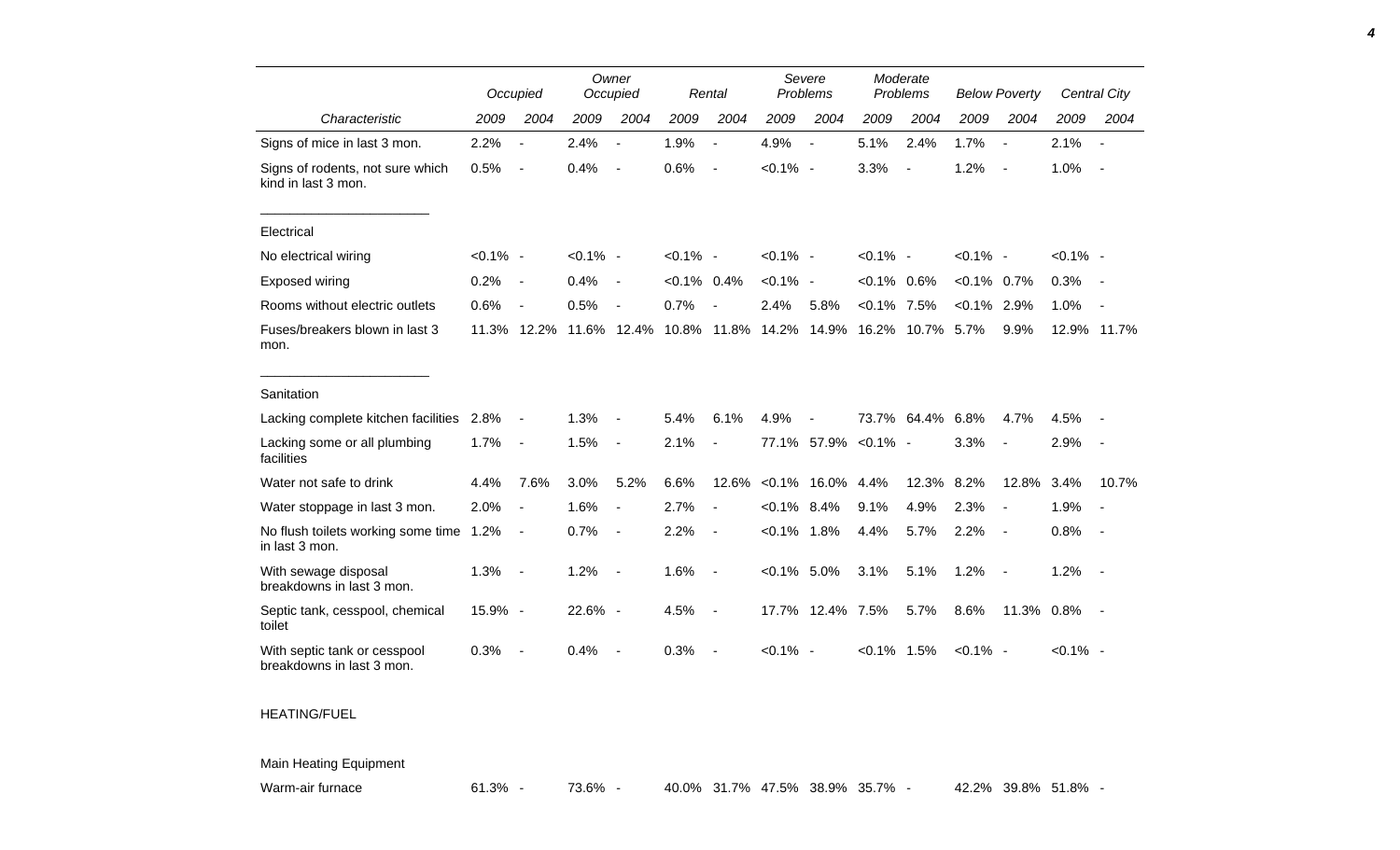|                                                         | Occupied |                              |           | Owner<br>Occupied        |             | Rental                   |             | Severe<br>Problems       |                | Moderate<br>Problems     |                | <b>Below Poverty</b>     |                | <b>Central City</b>      |
|---------------------------------------------------------|----------|------------------------------|-----------|--------------------------|-------------|--------------------------|-------------|--------------------------|----------------|--------------------------|----------------|--------------------------|----------------|--------------------------|
| Characteristic                                          | 2009     | 2004                         | 2009      | 2004                     | 2009        | 2004                     | 2009        | 2004                     | 2009           | 2004                     | 2009           | 2004                     | 2009           | 2004                     |
| Steam or hot water system                               | 3.2%     | $\blacksquare$               | 2.6%      | $\overline{\phantom{a}}$ | 4.3%        | $\frac{1}{2}$            | $< 0.1\%$   | 9.5%                     | 2.1%           | 5.6%                     | 3.2%           | $\overline{\phantom{a}}$ | 9.0%           | $\blacksquare$           |
| Electric heat pump                                      | 2.7%     | $\overline{\phantom{a}}$     | 3.9%      | $\overline{\phantom{a}}$ | 0.7%        | $\overline{\phantom{a}}$ | 2.2%        | $\overline{\phantom{a}}$ | $< 0.1\%$      | 1.4%                     | 1.9%           | $\blacksquare$           | 1.1%           | $\sim$                   |
| Built-in electric units                                 |          | 24.7% 25.9%                  |           | 13.6% 12.0%              | 43.8%       | 53.8%                    | 31.6% -     |                          | 50.4%          | 46.8%                    | 44.4%          | 46.7%                    |                | 29.3% 31.3%              |
| Floor, wall, or other built-in hot air<br>without ducts | 4.4%     | $\blacksquare$               | 2.3%      | $\blacksquare$           | 7.9%        | 6.4%                     | 9.7%        | 8.7%                     | 3.0%           | $\overline{\phantom{a}}$ | 5.6%           | 3.9%                     | 5.2%           | 4.3%                     |
| Room heaters with flue                                  | 0.5%     | $\overline{\phantom{a}}$     | 0.3%      | $\blacksquare$           | 0.8%        | $\overline{\phantom{a}}$ | $< 0.1\%$ - |                          | $< 0.1\%$      | 1.5%                     | $< 0.1\%$ 0.3% |                          | 1.3%           |                          |
| Room heaters without flue                               | 0.2%     | $\overline{\phantom{a}}$     | 0.2%      | $\overline{a}$           | 0.3%        | $\overline{\phantom{a}}$ | $< 0.1\%$   | 1.6%                     | 5.8%           | 4.7%                     | $< 0.1\%$ -    |                          | 0.2%           |                          |
| Portable electric heaters                               | 0.6%     | $\overline{\phantom{a}}$     | 0.5%      | $\blacksquare$           | 0.7%        | $\overline{\phantom{a}}$ | 2.0%        | 5.0%                     | 2.9%           | $\blacksquare$           | 0.5%           | $\sim$                   | 0.9%           | $\overline{\phantom{a}}$ |
| Stoves                                                  | 1.2%     | $\overline{\phantom{a}}$     | 1.7%      | $\blacksquare$           | 0.4%        | $\overline{\phantom{a}}$ | 2.0%        | $\blacksquare$           | $< 0.1\%$ -    |                          | 0.6%           | $\blacksquare$           | $<0.1\%$ 0.3%  |                          |
| Fireplace with inserts                                  | 0.4%     | $\overline{\phantom{a}}$     | 0.6%      | $\overline{\phantom{a}}$ | $< 0.1\%$ - |                          | $< 0.1\%$ - |                          | $< 0.1\%$ -    |                          | $< 0.1\%$ 0.3% |                          | 0.2%           | $\sim$                   |
| Fireplace without inserts                               | 0.1%     | $\overline{\phantom{a}}$     | $< 0.1\%$ | 0.3%                     | 0.1%        | $\blacksquare$           | $< 0.1\%$ - |                          | $< 0.1\%$ 0.8% |                          | $< 0.1\%$ -    |                          | $< 0.1\%$ 0.2% |                          |
| Other                                                   | 0.9%     | $\blacksquare$               | 0.8%      | $\overline{\phantom{a}}$ | 0.9%        | $\overline{\phantom{a}}$ | 5.2%        | 3.6%                     | $< 0.1\%$ 1.5% |                          | 1.7%           | $\overline{\phantom{a}}$ | 0.8%           | $\sim$                   |
| <b>Water Heating Fuel</b>                               |          |                              |           |                          |             |                          |             |                          |                |                          |                |                          |                |                          |
| Electricity                                             | 60.2% -  |                              | 48.6% -   |                          | 80.2% -     |                          |             | 72.3% 62.2% 84.0% -      |                |                          | 83.5% -        |                          | 66.5% -        |                          |
| Gas, LP/bottled gas                                     | 39.2% -  |                              | 51.0% -   |                          | 19.0%       |                          | 16.4% 27.7% | 37.8%                    | 14.6% 16.4%    |                          | 16.5% -        |                          | 32.0% -        |                          |
| Fuel oil                                                | 0.3%     | $\overline{\phantom{a}}$     | 0.3%      | $\blacksquare$           | 0.4%        | $\blacksquare$           | $< 0.1\%$ - |                          | 1.4%           | $\blacksquare$           | $< 0.1\%$ 0.3% |                          | 0.5%           | $\sim$                   |
| Other                                                   | 0.3%     | $\qquad \qquad \blacksquare$ | 0.2%      | $\overline{\phantom{a}}$ | 0.4%        | $\overline{\phantom{a}}$ | $< 0.1\%$ - |                          | $< 0.1\%$ 0.7% |                          | $< 0.1\%$ 1.0% |                          | 1.0%           | $\sim$                   |
| Clothes Dryer(,000)                                     | 1,148    | 836                          | 828       | 643                      | 320         | 193                      | 24          | 10                       | 32             | 23                       | 77             | 51                       | 218            | 205                      |
| Have Clothes Dryer                                      | 86.2% -  |                              | 98.3% -   |                          | 65.3%       | 58.3%                    | 80.3%       | 62.8%                    | 66.2%          | 60.9%                    | 59.7% -        |                          | 74.1% -        |                          |
| Electricity                                             | 92.5% -  |                              | 90.6% -   |                          | 97.4% -     |                          | 93.7%       | 98.5%                    | 100%           | $\overline{\phantom{a}}$ | 96.1% -        |                          | 94.6% -        |                          |
| Gas, LP gas (liquid propane)                            | 7.4%     | 8.2%                         | 9.3%      | 9.8%                     | 2.3%        | $\overline{\phantom{a}}$ | 6.3%        | 1.5%                     | $< 0.1\%$ 4.6% |                          | 3.9%           | $\sim$                   | 5.1%           | 6.5%                     |
| Other                                                   | 0.1%     | $\overline{a}$               | 0.1%      | $\overline{a}$           | 0.2%        | $\blacksquare$           | $< 0.1\%$ - |                          | $< 0.1\%$ -    |                          | $< 0.1\%$ -    |                          | 0.4%           |                          |

Heating Problems

\_\_\_\_\_\_\_\_\_\_\_\_\_\_\_\_\_\_\_\_\_\_\_

Uncomfortably cold for 24 hours or more last winter 14.3% 16.9% 13.6% 16.8% 15.8% 17.3% 37.7% 52.7% 21.4% 19.0% 18.0% 21.2% 8.6% 11.7%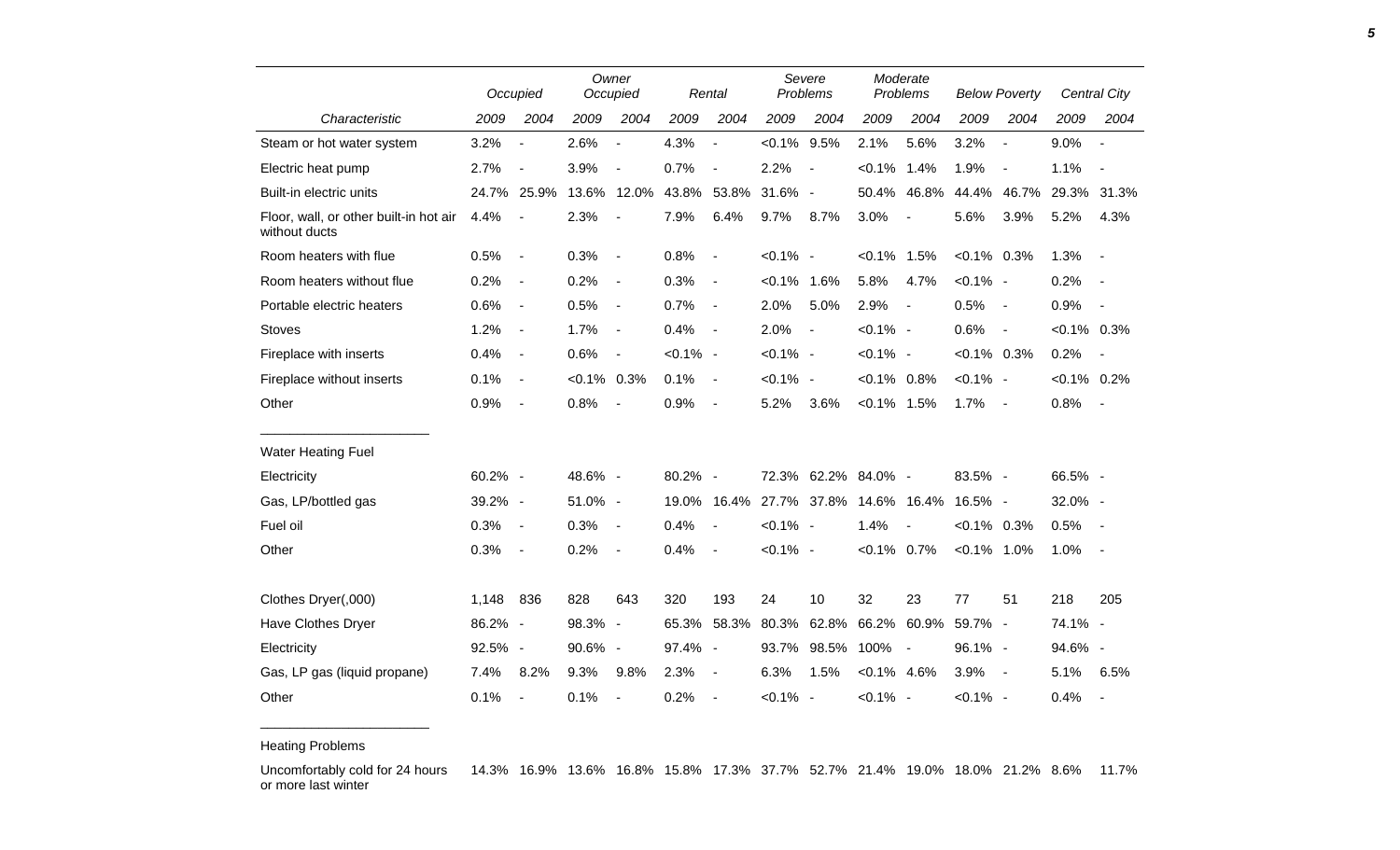|                                      |             | Occupied                     |             | Owner<br>Occupied            |             | Rental                   |             | Severe<br>Problems       |                | Moderate<br>Problems     |             | <b>Below Poverty</b>     |                | Central City             |
|--------------------------------------|-------------|------------------------------|-------------|------------------------------|-------------|--------------------------|-------------|--------------------------|----------------|--------------------------|-------------|--------------------------|----------------|--------------------------|
| Characteristic                       | 2009        | 2004                         | 2009        | 2004                         | 2009        | 2004                     | 2009        | 2004                     | 2009           | 2004                     | 2009        | 2004                     | 2009           | 2004                     |
| Heating equipment breakdowns         | 2.3%        | $\overline{a}$               | 2.0%        |                              | 2.7%        | $\blacksquare$           | 25.2%       | 40.2%                    | 2.8%           | $\overline{\phantom{a}}$ | 2.3%        | $\overline{\phantom{a}}$ | 1.7%           | $\overline{\phantom{a}}$ |
| Other causes                         | 11.3%       | 12.6%                        | 11.4%       | 13.2%                        | 11.2%       | $\overline{\phantom{a}}$ | 11.9%       | 19.5%                    | 16.4%          | 13.0%                    | 13.0%       | 14.2%                    | 6.2%           | 7.4%                     |
| Utility interruption                 | 6.1%        | 7.6%                         | 7.7%        | 9.5%                         | 3.2%        | $\overline{\phantom{a}}$ | 5.3%        | 4.7%                     | 6.8%           | 6.3%                     | 4.2%        | 6.0%                     | 1.5%           | $\overline{\phantom{a}}$ |
| Inadequate heating capacity          | 1.5%        | $\overline{a}$               | 0.6%        | $\overline{\phantom{a}}$     | 3.0%        | $\overline{\phantom{a}}$ | $<0.1\%$    | $\sim$                   | 5.2%           | 4.7%                     | 2.7%        | $\blacksquare$           | 2.1%           | $\overline{\phantom{a}}$ |
| Inadequate insulation                | 1.1%        | $\qquad \qquad \blacksquare$ | 0.5%        | $\qquad \qquad \blacksquare$ | 2.1%        | $\blacksquare$           | 7.3%        | 10.2%                    | 2.0%           | $\blacksquare$           | 0.7%        | $\overline{\phantom{a}}$ | 1.0%           |                          |
| Cost of heating                      | 1.6%        | $\blacksquare$               | 0.9%        | $\qquad \qquad \blacksquare$ | 2.6%        | $\overline{\phantom{a}}$ | $< 0.1\%$   | 6.5%                     | 6.4%           | 4.9%                     | 4.5%        | $\blacksquare$           | 1.8%           | $\overline{\phantom{a}}$ |
| Other                                | 2.7%        | $\overline{\phantom{a}}$     | 2.7%        | $\overline{\phantom{a}}$     | 2.8%        | $\overline{\phantom{a}}$ | $<0.1\%$    | 9.6%                     | $< 0.1\%$      | 1.5%                     | 3.1%        | $\overline{\phantom{a}}$ | 1.1%           | $\overline{\phantom{a}}$ |
|                                      |             |                              |             |                              |             |                          |             |                          |                |                          |             |                          |                |                          |
| SELECTED PHYSICAL<br><b>PROBLEMS</b> |             |                              |             |                              |             |                          |             |                          |                |                          |             |                          |                |                          |
| Severe Physical Problems(,000)       | 30          | 15                           | 17          | 5                            | 13          | 10                       | 30          | 15                       |                |                          | 5           | $\overline{c}$           | 11             | 5                        |
| Severe physical problems             | 2.2%        | $\blacksquare$               | 2.0%        | $\qquad \qquad \blacksquare$ | 2.7%        | $\overline{\phantom{a}}$ | 100%        | $\blacksquare$           |                |                          | 3.8%        | $\overline{\phantom{a}}$ | 3.6%           |                          |
| Plumbing                             | 1.7%        | $\blacksquare$               | 1.5%        | $\blacksquare$               | 2.1%        | $\blacksquare$           | 77.1%       | 57.9%.                   |                |                          | 3.3%        | $\overline{\phantom{a}}$ | 2.9%           | $\overline{\phantom{a}}$ |
| Heating                              | 0.5%        | $\blacksquare$               | 0.5%        | $\blacksquare$               | 0.6%        | $\overline{\phantom{a}}$ | 23.3%       | 40.2%                    |                |                          | 0.6%        | $\blacksquare$           | 0.5%           | $\overline{\phantom{a}}$ |
| Electric                             | $< 0.1\%$ - |                              | $< 0.1\%$ - |                              | $< 0.1\%$ - |                          | $< 0.1\%$   | 1.9%                     | $\overline{a}$ |                          | $< 0.1\%$ - |                          | $< 0.1\%$ -    |                          |
| Hallways                             | $< 0.1\%$ - |                              | $< 0.1\%$ - |                              | $< 0.1\%$ - |                          | $< 0.1\%$ - |                          |                |                          | $< 0.1\%$ - |                          | $< 0.1\%$ -    |                          |
| Upkeep                               | 0.1%        | $\blacksquare$               | 0.1%        | $\blacksquare$               | $< 0.1\%$ - |                          | 2.3%        | $\overline{\phantom{a}}$ |                |                          | $< 0.1\%$ - |                          | 0.2%           | $\overline{\phantom{a}}$ |
| Moderate Physical<br>Problems(,000)  | 49          | 38                           | 15          | 9                            | 34          | 28                       |             |                          | 49             | 38                       | 10          | 6                        | 17             | 13                       |
| Moderate physical problems           | 3.7%        | $\overline{\phantom{a}}$     | 1.8%        | $\qquad \qquad \blacksquare$ | 7.0%        | 8.6%                     |             |                          | 100%           | $\overline{\phantom{a}}$ | 7.9%        | 6.8%                     | 5.7%           | 4.4%                     |
| Plumbing                             | 0.1%        | $\overline{\phantom{a}}$     | $< 0.1\%$ - |                              | 0.3%        |                          |             |                          | 2.9%           | $\blacksquare$           | $< 0.1\%$   | 0.3%                     | $< 0.1\%$ -    |                          |
| Heating                              | 0.2%        | $\overline{\phantom{a}}$     | 0.2%        | $\blacksquare$               | 0.3%        |                          |             | ÷.                       | 5.8%           | 4.7%                     | $< 0.1\%$ - |                          | 0.2%           |                          |
| Upkeep                               | 2.7%        | $\blacksquare$               | 1.3%        | $\qquad \qquad \blacksquare$ | 5.1%        | 6.0%                     |             |                          | 73.7%          | 64.4%                    | 6.2%        | 4.7%                     | 4.2%           | $\overline{\phantom{a}}$ |
| Hallways                             | $< 0.1\%$   | 0.2%                         | $< 0.1\%$ - |                              | $< 0.1\%$   | 0.5%                     |             |                          | $< 0.1\%$      | 4.5%                     | $< 0.1\%$   | 0.3%                     | $< 0.1\%$ 0.3% |                          |
| Kitchen                              | 0.6%        | $\overline{\phantom{a}}$     | 0.3%        | $\blacksquare$               | 1.3%        | $\blacksquare$           |             |                          | 17.6%          | 24.4%                    | 1.7%        | $\overline{\phantom{a}}$ | 1.2%           | $\overline{\phantom{a}}$ |

\_\_\_\_\_\_\_\_\_\_\_\_\_\_\_\_\_\_\_\_\_\_\_